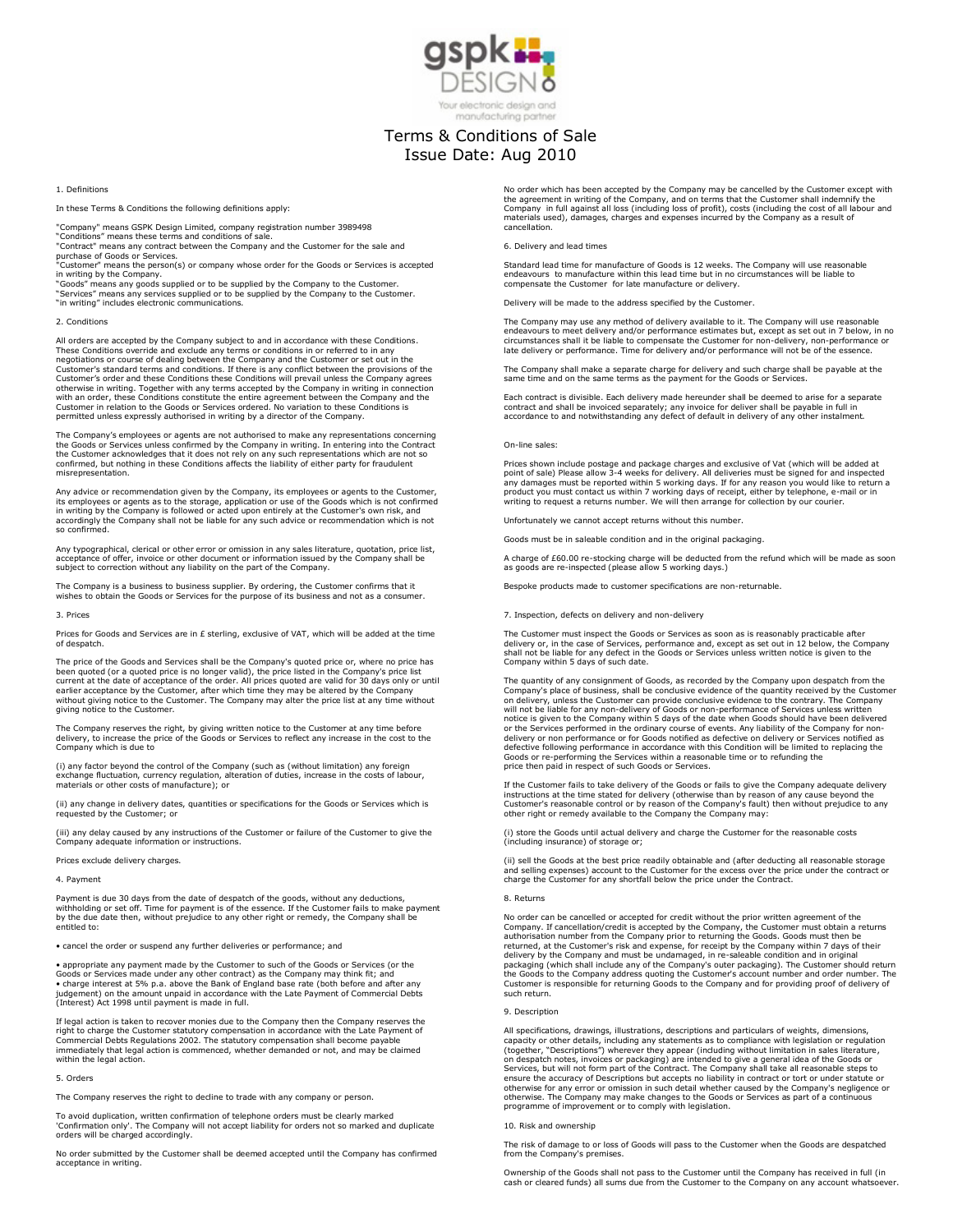

### manufacturing partner

# Terms & Conditions of Sale Issue Date: Aug 2010

Until ownership passes to the Customer, the Customer must hold the Goods on a fiduciary basis as the Company's bailee and will, at its own expense, keep the Goods safe and insured against customary commercial risks and shall keep them separately stored in a readily identifiable state. If payment is not received in full by the due date, or the Customer passes a resolution for winding<br>up or a court shall make an order to that effect, or a receiver is appointed over any assets or the<br>undertaking of the Cus

The Customer shall not be entitled to pledge or in any way charge by way of security for any<br>indebtedness any of the Goods which remain the property of the Company but if the Customer<br>does so all moneys owing by the Custom

# 11. Performance and fitness for purpose

Unless any performance figures, tolerances or characteristics have been specifically and expressly warranted by a director of the Company in writing, the Company accepts no liability for any<br>failure of the Goods or Services to comply with such criteria. The responsibility for ensuring that<br>the Goods or Services are suff specifically stated in writing by a director of the Company.

#### 12. Warranty/Guarantee

For a period of 12 months from delivery the Company will, free of charge, repair or, at the<br>Company's option, replace Goods or, in the case of Services, re-perform Services which are<br>proved to the reasonable satisfaction o materials, workmanship or design. This obligation will not apply:

• if the defect arises because the Customer has altered or repaired such Goods without the

written consent of the Company; or • because the Customer did not follow the Company's instructions for storage, installation, use or maintenance of the Goods; or

• if the Customer has failed to notify the Company of any defect in accordance with Condition 7 where the defect should have been reasonably apparent on reasonable inspection; or<br>• if the Customer fails to notify the Company of the defect within 12 months (or such other period<br>as the Company shall specify at the time the date of despatch of the Goods or performance of the Services; or

• if the defect arises from fair wear and tear or wilful damage, negligence or abnormal working conditions.

Any replacement Goods or Services made or Goods repaired under this Condition will be guaranteed on these terms for any unexpired portion of the period of guarantee given on the original Goods or Services. Any Goods which have been replaced will belong to the Company.

The Customer grants to the Company and its employees, agents and representatives a right to<br>enter onto its premises to effect any repair or replacement under this Condition. The Customer<br>shall ensure that the Company's emp

Except as set out in 13 below and 7 above, this Condition is the Company's sole obligation and the Customer's sole remedy for defective Goods or Services and is accepted by the Customer in<br>substitution for all express or implied representations, conditions or warranties, statutory or<br>otherwise, as to the satisfactor such representations, conditions and warranties are excluded.

## 13. Liability

The Company does not exclude its liability to the Customer:

• For personal injury or death arising as a result of the Company's negligence; or • For any matter which it would be illegal for the Company to exclude or to attempt to exclude its liability.

Except as provided in Conditions 7 (inspection, defects on delivery and non delivery), 11<br>(performance and fitness for purpose), and 12 (Warranty / Guarantee) above and this Condition<br>13, the Company will be under no liabi (including negligence), breach of statutory duty, restitution or otherwise) for any indirect or<br>consequential loss (all of which terms include, without limitation, pure economic loss, loss of<br>profits, loss of business, los purchasing or manufacturing costs, loss of opportunity, loss of contracts and like loss) howsoever caused or arising out of or in connection with:

• Any of the Goods or Services; or the manufacture, sale, performance or supply of the Goods<br>or Services; or the failure or delay in performance or supply of the Goods or Services by the<br>Company or on part of the Company's

• Any use made or resale or on-supply of any of the Goods or Services or any product<br>incorporating any of the Goods or developed using the Goods or Services; or<br>• Any incorrect or inappropriate installation of the Goods in

• Any acts or omissions of the Company at the Customer's premises; or • Any statement made or not made or advice given or not given by or on behalf of the Company; or

• Any infringement or alleged infringement of intellectual property rights; or • Otherwise under the Contract

And the Company hereby excludes to the fullest extent permissible at law all conditions, warranties and stipulations, express (other than those set out in these Conditions or given in<br>accordance with Condition 11) or implied, statutory, customary or otherwise which but for such<br>exclusion, would or might subsis

The Company's total liability in contract, tort, (including negligence), breach of statutory duty,<br>misrepresentation or otherwise shall be limited to repairing or replacing Goods or in the case of<br>Services, re-performing t in respect of the Goods or Services.

Each of the Company's employees, agents and subcontractors may rely on and enforce the exclusions and restrictions of liability in Conditions 7, 9, 11, 12 and 13 in that person's own name and for that person's own benefit.

#### 14. Intellectual property rights

All intellectual property rights (including patents, trademarks, designs, copyright and similar), be

they registered or unregistered, relating to the Goods or Services shall remain the property of the<br>Company at all times. No right or licence is granted to the Customer, except the right to use the<br>Goods or Services or re-

The Customer indemnifies the Company against all actions, costs, claims, damages or demands arising out of the infringement or alleged infringement of a third parties intellectual property rights which arise directly out of the actions, instructions or designs provided by the Customer.

Title in any software program forming part of the Goods is reserved to the Company. Such<br>programs may be used only with the Goods. The Customer, or any representative, affiliate, agent<br>or any party with whom the Customer h

#### 15. Use of Personal Data

"Personal Data" means, in relation to any Customer, or any representative of a Customer who is<br>(in either case) a living individual, any data from which (whether alone or in combination<br>other information held by the Compan

• Deciding whether to enter into any contract or arrangement with that Customer. This may<br>include conducting credit reference searches against a Customer or its representatives and<br>the disclosure of information to the rele

account;<br>• Order fulfilment, administration, customer services, profiling the Customer's purchasing<br>• Order fulfilment, administration, customers and develop its business;<br>• Direct marketing of the Company's products and s

The processing of the Personal Data may involve:

• The disclosure of that Personal Data to the Company's service providers, agents, advisers

and representatives; • The disclosure of that Personal Data to third parties whose products and services the Company believes may be of interest to that Customer or representative;<br>• The transfer of Personal Data outside of the EEA, including to countries whose laws may not<br>provide adequate protection to Personal Data. The Compan protection as that Personal Data would have received in the UK.

If, at any time, the Customer or its representatives does not wish his or her Personal Data to be

used for any or all of the above purposes, he or she should contact the Managing Director of the Company at the Company's address.

#### 16. Confidentiality

Neither the Company nor the Customer shall use the name of the other in any publicity material or publish or cause to be published anything relating to the Goods or Services without the prior<br>written permission (not to be unreasonably withheld) of the other.<br>All quotations, prices, designs, drawings and other inform

communication of any such confidential information to it's employees or to any third party except<br>as may be necessary to carry out the Contract. If disclosure of confidential information to an<br>employee or third party is ne

#### 17. Promotions

In the event that the Company sends promotional material to the Customer or end user in<br>relation to goods or services available from the Company, these Conditions shall apply to all<br>Goods or Services purchased from such ma

## 18. Export

Where the Goods are supplied for export from the United Kingdom the provisions of this clause 18 shall (subject to any special terms agreed in writing between the Customer and Company) apply notwithstanding any other provisions of these Conditions.

Where the Goods are supplied for export from the United Kingdom the Company's published export price list shall apply.

Unless otherwise agreed in writing between the Customer and the Company the Goods shall be supplied ex-works and the Company shall be under no obligation to give notice under section 32(3) of the Sale of Goods Act 1979.

Payments of all amounts due to the Company shall be made by irrevocable letter of credit opened by the Customer in favour of the Company and confirmed by a bank agreed by both parties or, if the Company has agreed in writing on or before acceptance of the Customer's order to waive this<br>requirement, by acceptance by the Customer and delivery to the Company of a bill of exchange<br>drawn on the Customer, payable 60

The Customer shall not offer the Goods for resale in any country notified by the Company to the Customer at or before the time the Customer's order is placed or sell the Goods to any person if the Customer knows or has reason to believe that that person intends to resell the Goods in any such country.

The Customer is responsible at its own expense for obtaining any licence and complying with any<br>export regulations in force within the United Kingdom and in the country for which the Goods are<br>destined. The Customer repres purchasing the Goods or Services.

The Company reserves the right not to supply certain customers or countries and to require from the Customer full details of the end use and final destination of the Goods.